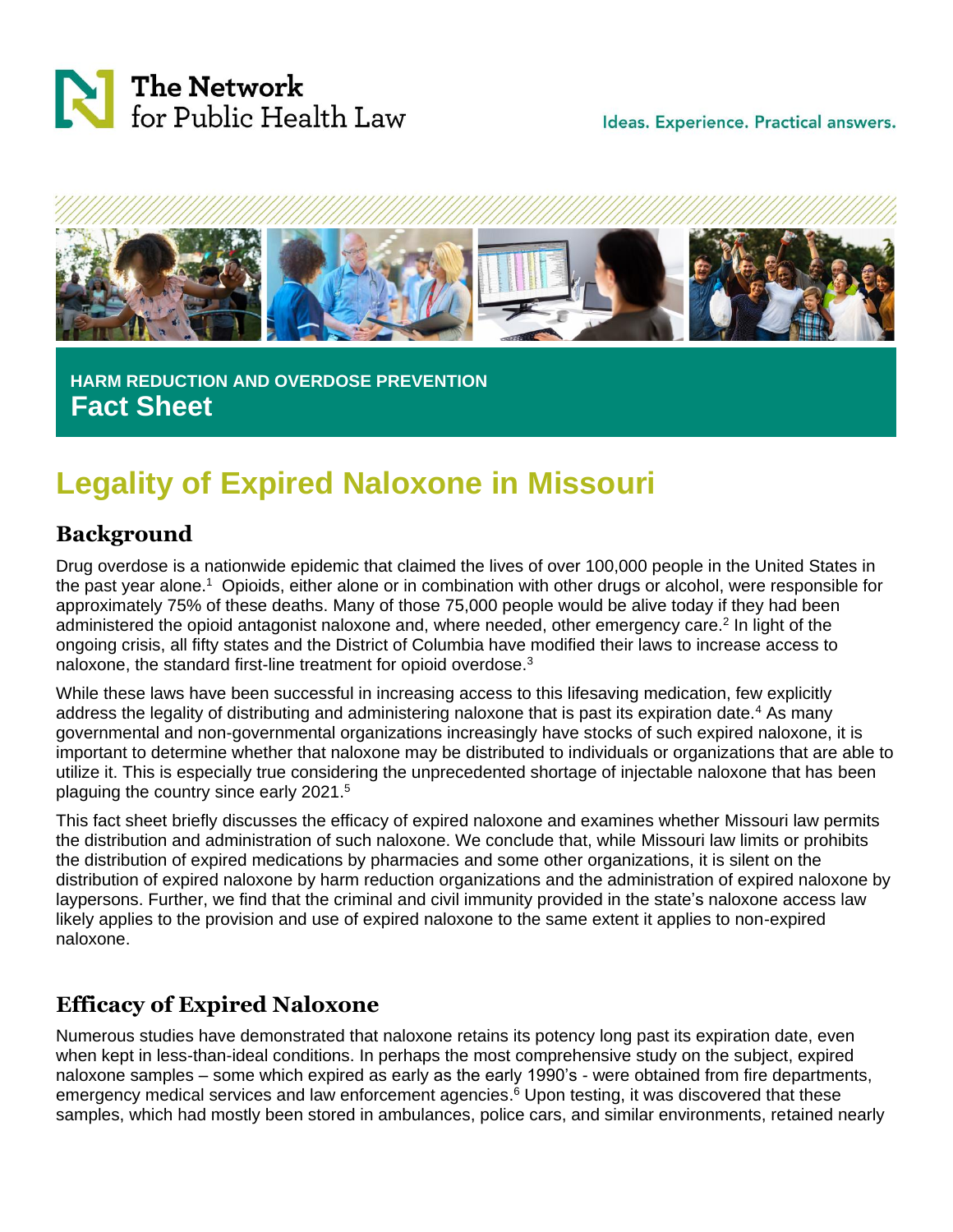all of their active ingredient even after nearly 30 years in storage. Only one sample, which was more than 25 years past its expiration date, had fallen to below 90% of its original strength.<sup>7</sup>

While that study was conducted with naloxone vials designed for injection with a needle and syringe, similar results have been obtained with Evzio, an auto-injector device, and Narcan, a nasal spray. Testing on several of these products that were at least one year past their listed expiration date revealed that they all retained greater than 100% of their labeled naloxone concentration. The researchers who conducted that study noted that the data suggests "extending the shelf life of these products" to "aid in avoiding the significant expense of replacing them every two years and also increase the availability" of naloxone in communities. $8$ 

Even extremes of heat and cold seem to do little to impact the efficacy of naloxone. In another study, ampoules of naloxone were cycled through repeated heating and cooling cycles for 28 days. These samples, which had been either repeatedly cooled to around -70 degrees Fahrenheit or heated to around 176 degrees Fahrenheit, "remained at comparable concentrations as ampoules stored at room temperature." <sup>9</sup>

### **Summary of Relevant Missouri Law**

Missouri has taken several steps to increase access to naloxone. First, state law permits the director of the department of health and senior services to issue a statewide standing order for an opioid antagonist,<sup>10</sup> which he has done.<sup>11</sup> Licensed pharmacists are permitted to sell and dispense an opioid antagonist (such as naloxone) under either a physician protocol or the statewide standing order.<sup>12</sup> Both pharmacists who, acting in good faith and with reasonable care, sell or dispense an opioid antagonist as well as a physician that writes a protocol for it to be dispensed are immune from criminal liability, civil liability, and disciplinary action for any outcomes related to those actions.<sup>13</sup>

Notwithstanding any other law or regulation to the contrary, any person may possess naloxone or another opioid antagonist,<sup>14</sup> and any person or organization acting under a standing order may store and dispense an opioid antagonist so long as they do not collect a fee or compensation for dispensing it. <sup>15</sup> An organization that is permitted to obtain an opioid antagonist under the law is permitted to store it without "being subject to the licensing and permitting requirements" of the chapter that regulates pharmacists and pharmacies.<sup>16</sup> Any person, acting in good faith and with reasonable care, is immune from criminal prosecution, disciplinary actions from his or her professional licensing board, and civil liability due to the administration of the opioid antagonist to another person whom they believe to be suffering an opioid-related overdose.<sup>17</sup>

Missouri law does contain several provisions explicitly related to expired and out of date medications. For example, regulations governing residential care and assisted living facilities,<sup>18</sup> long-term care facilities,<sup>19</sup> and hospice facilities<sup>20</sup> require the disposal or return of expired drugs. The state's drug depository program, which permits the donation of unused drugs, supplies, and medical devices to uninsured and underinsured patients in the state, requires participating organizations to only accept drugs that are not within six months of their expiration date.<sup>21</sup>

The Board of Pharmacy has also promulgated several regulations related to expired drugs. Perhaps most importantly, the pharmacist-in-charge must ensure that "no outdated drugs are dispensed or maintained within the active inventory of the pharmacy, including prescription and related nonprescription items."<sup>22</sup> Additionally, registered pharmacies must separate drugs and devices that are "maintained as part of the pharmacy inventory or are being processed for dispensing or other distribution purposes … from… drugs that are … outdated."<sup>23</sup> The label of dispensed prescription drugs is required to include the expiration date of the drug.<sup>24</sup>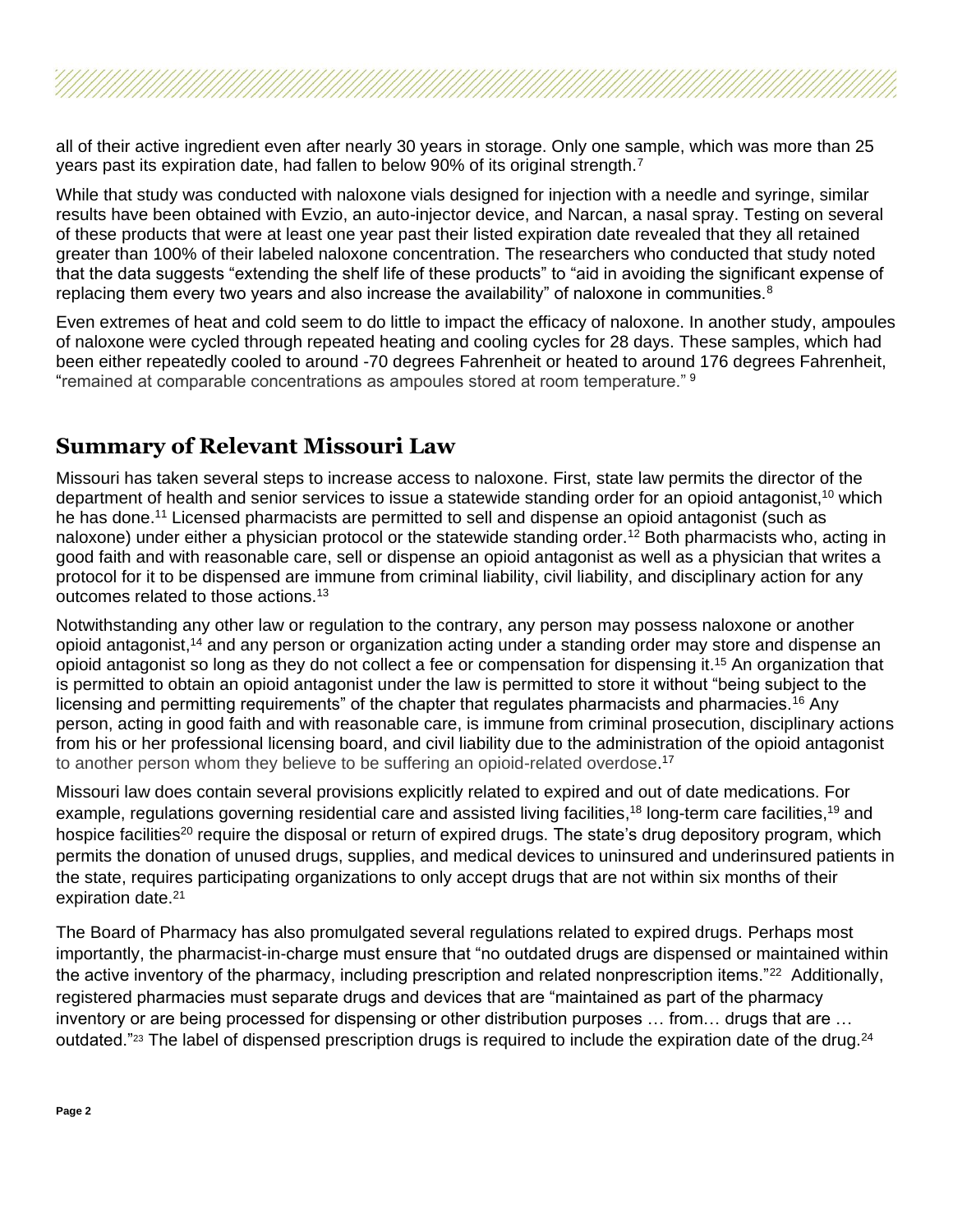

Missouri law imposes several restrictions on the acquisition, distribution, storage, and use of expired medications, including naloxone. However, these restrictions apply only to specific entities such as pharmacies and other regulated facilities. There are no laws prohibiting the distribution of expired naloxone from harm reduction organizations and similar outlets. Further, Missouri law permits individuals and organizations acting under a standing order to store and dispense an opioid antagonist "[n]otwithstanding any other law or regulation to the contrary".<sup>25</sup>

"Opioid antagonist" is defined as "naloxone hydrochloride that blocks the effects of an opioid overdose..."<sup>26</sup> As noted above, naloxone retains its ability to block the effects of opioid overdose well after its listed expiration date. This language could therefore reasonably be read as permitting those entities to distribute expired naloxone even if doing so would otherwise be prohibited.

While there are no relevant cases on the question, due to the demonstrated negative consequences associated with opioid overdose and the strong evidence that naloxone, even when expired, reverses the effects of opioids, it is likely that the civil and criminal immunity provisions of the naloxone access law would apply to expired naloxone to the same extent that they apply to non-expired naloxone.<sup>27</sup> Further, it is likely that a person who received naloxone via prescription or standing order would be protected from civil and criminal liability for administering the expired naloxone.

### **Conclusion**

Certain regulated facilities in Missouri, including pharmacies, are prohibited from using or dispensing expired medications, including naloxone. However, no law prevents harm reduction organizations from distributing expired naloxone to the same extent they are permitted to distribute non-expired naloxone, and laypeople who possess expired naloxone can likely administer it in the event of an overdose without fear of legal repercussions.

#### **SUPPORTERS**

**Support for the Network provided by the Robert Wood Johnson Foundation. The views expressed in this**



Robert Wood Johnson Foundation

**document do not necessarily reflect the views of the Foundation.**

**This document was developed by legal fellow Matthew Sigala and reviewed by Amy Lieberman, JD and Corey Davis, JD, MSPH at the Network for Public Health Law's Harm Reduction Legal Project [\(harmreduction@networkforphl.org\)](mailto:harmreduction@networkforphl.org) in March 2022. The legal information provided in this document does not constitute legal advice or legal representation. For legal advice, please consult specific legal counsel.**

<sup>1</sup> National Center for Health Statistics. Vital Statistics Rapid Release: Provisional Drug Overdose Death Counts. 2021; [https://www.cdc.gov/nchs/nvss/vsrr/drug-overdose-data.htm.](https://www.cdc.gov/nchs/nvss/vsrr/drug-overdose-data.htm) Accessed January 18, 2022.